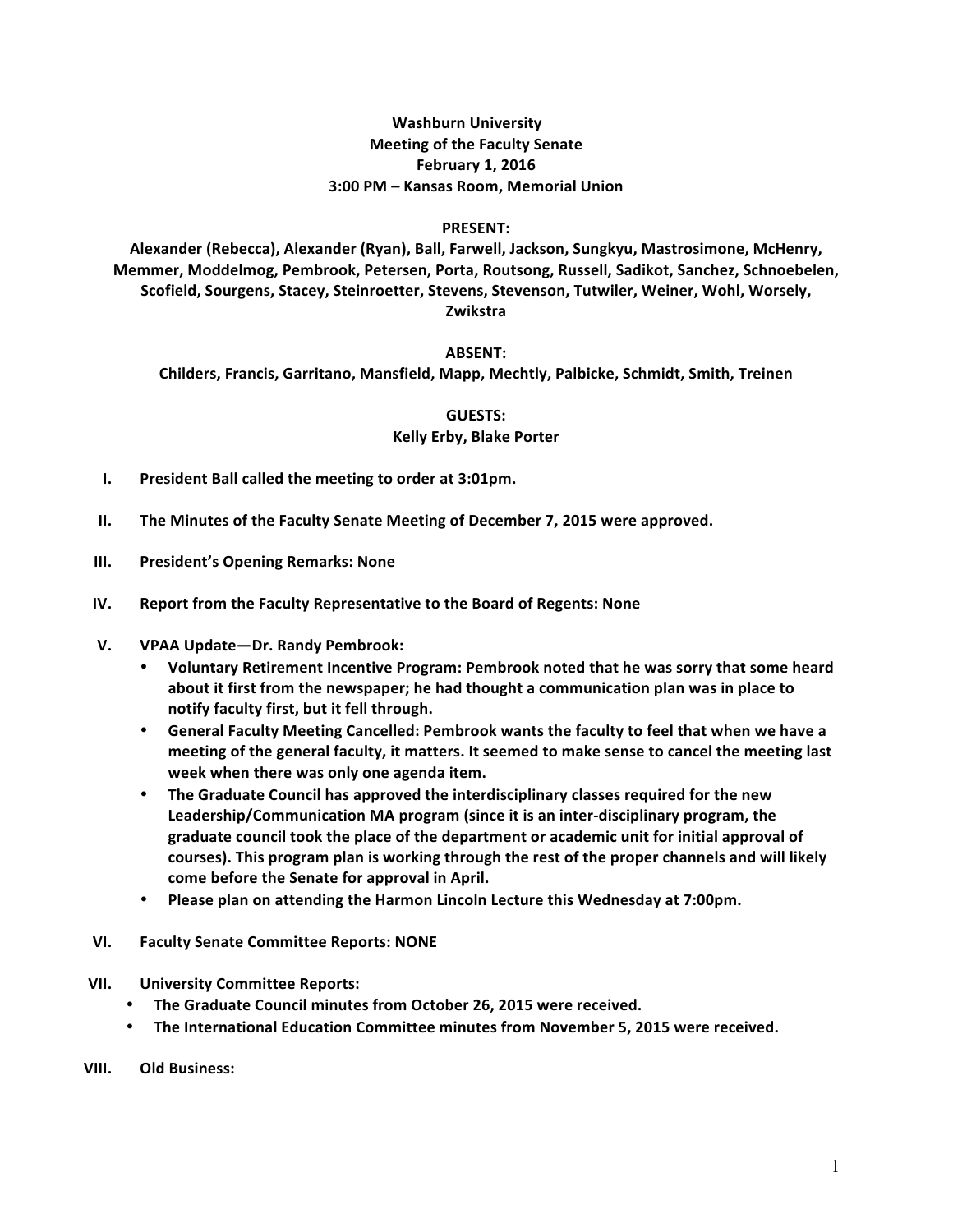- 16-4 Office Door Proposal (2<sup>nd</sup> reading) (Presented by Ball): Russell wondered if we need a formal policy statement and asked about how it would be disseminated? Ball responded that **there** is no policy; we're just seeking clarification about the issue from the Administration. Pembrook noted that he talked to Anderson about this and suggested 3 possible ways to go: 1) **small bulletin boards could be placed on each door for any items faculty wanted to post; OR 2) a bulletin board could be placed next to doors for items; OR 3) faculty could just be taped to the** glass in or around doors. Petersen wondered if we should expect to receive the policy back or if this was a one-way request (FS transmitting the policy clarification request to administrator); Ball said she did not see this as an interactive process, that it is simply a request for clarification of the policy. Stevenson asked if this was just a policy clarification for Morgan Hall; Ball said that we should ask for clarification for all buildings. The motion was approved and will be sent on to **General Faculty.**
- **IX.** New Business: (NOTE: Those present voted 26 to 28 to include 16-6 though it was not included on **the original agenda for this meeting).**
	- 16-5 Campus Smoking Policy Proposal (1st reading) was presented by Ball: If it passes FS, it will go to the committee that is forming on this question (made up of faculty and staff) rather than going to Gen Fac. Mastrosimone noted that it might make more sense to give individual **buildings** a say in how they enforce the policy. Wohl said that allowing individual buildings choice in the matter could be confusing; the message should be clear and consistent. Pembrook: from a process standpoint, we'll have many different versions of opinions out there (Faculty, **Staff, Students);** we are just one part of this discussion. Ultimately, the Regents will decide campus policy. Porta noted that of the few Math faculty members he's talked to, most favor all out banning felt that they wanted the University to be more forward thinking in terms of protecting campus individuals. Ball reminded everyone that anyone could propose a policy. Petersen reminded everyone that a ban could still happen regardless of what FS does with this policy. Ball asked for feedback on this proposal or a new proposal. Pembrook noted that Ball will likely be asked how the faculty en masse feel about this issue, so we should do our homework by (at least informally) surveying our units/departments.
	- 16-6 Victim Advocate Proposal (1<sup>st</sup> reading) was introduced by Erby: Scofield: How is this different than campus counseling? Erby (and Petersen) responded that they offer different services—the advocate does things on or off of campus in various contexts versus therapeutic on-campus short-term services provided by counseling. Petersen also noted that this could help the University in terms of student retention and enhanced grade performance, as well. Mastrosimone wondered if this person would be truly confidential, despite potential conflict of **interest with University employment.** Erby hopes that faculty input in the process will help here, and Petersen noted that they might be forced to disclose rates and numbers but not names of victims. Sadikot wondered whom this individual would report to; could this authority be subverted? Petersen said this was clearly a concern, and that if this position is listed, it will need to be considered. Porta wanted to clarify the nature of the victimization; Erby noted that it was any kind of victimizing event (as defined by those asked). Porta wondered what type of victimization was included; Petersen clarified that it was most often crime-based and crimes/complaints would be prioritized appropriately. Ball asked people to pass on question and comments to Erby for the next reading.
- **X. Information Items: None**